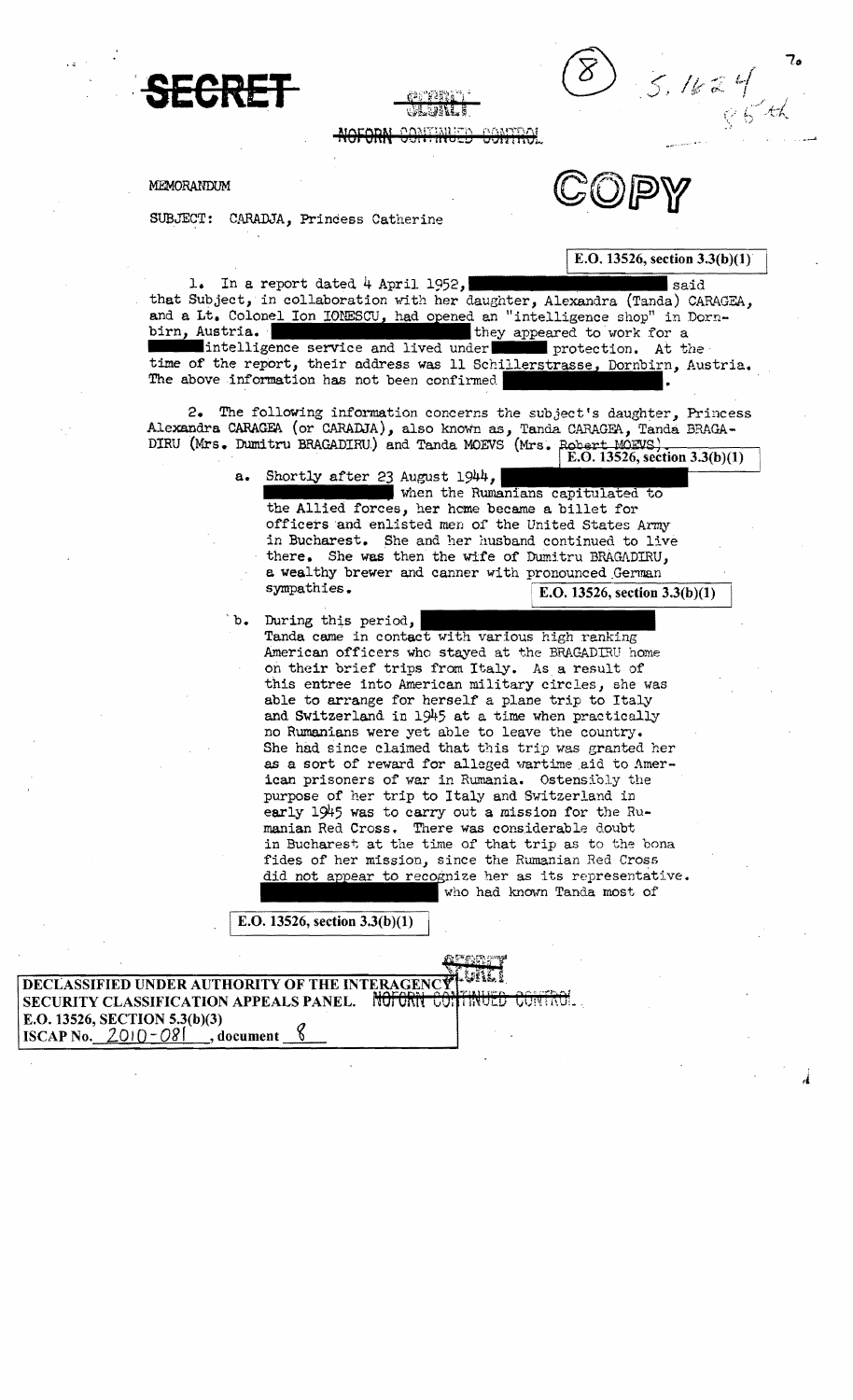# <del>CUM HIC</del>L

her life and who had described her as a "psychopathic liar", and stated that the Red Cross mission was entirely imaginary and that the actual object of her trip was to effect a transfer for her husband, of funds in Switzerland which had resulted from dealings with the Germans and which were therefore likely to have been frozen.<br> $E.D. 13526$ , section  $3.3(b)(1)$ 

 $\overline{a}$ 

c. **Indicated that it was at this** time (1945), that Tanda became acquainted with Hobert MOEVS, an American air force lieutenant whom she married in 1947 after her divorce from BRAGADIRU. She was known to have made at least one more trip outside of Rumania before her marriage to MOEVS. This was in September,  $1946$ , when she accompanied her mother to Switzerland in connection with a child welfare conmission to which the latter was presumably accredited • . According to MOEVS, Tanda left her mother in Switzerland and went on to Paris where she spent a month 'alone.

d. In 1946 and 1947, her name was linked with that of Rumanian Prime Hinlster Petre GROZA.. Clearance for her trip to Switzerland and France in 1946 (see paragraph 2b) was obtained, according to the story current at the time in Bucharest, through CROZA with whom she was allegedly intimate. She was also at that time reported to be having intimate relations with one Paul IAPIEV (or IAPIEN).<br> $E.D. 13526, section 3.3(b)(1)$ 

When MOEVS was transferred out of Bucharest in September 1947,

e.

Tanda did not join him. Although she had stated that the reason for this was her inability to obtain clearance from the Rumanian authorities, had stated that although the mission was willing to extend its aid, she herself had refused to leave Rumania without assurance that she could return. Another reason given by Subject, while 'in Bucharest, for not leaving with her husband was her desire to sell certain personal property in Rumania.  $\sqrt{E.O. 13526, \text{section } 3.3(b)(1)}$ 

f. In 1947, Bucharest newspapers published a story to the effect that Tanda was being sued for fraud. She was said to have undertaken a project for the construction of an apartment building in Bucharest which was never carried out. Purchasers of apart-

> הצתקים אמוס מסוי **vuit 11101**

> > -2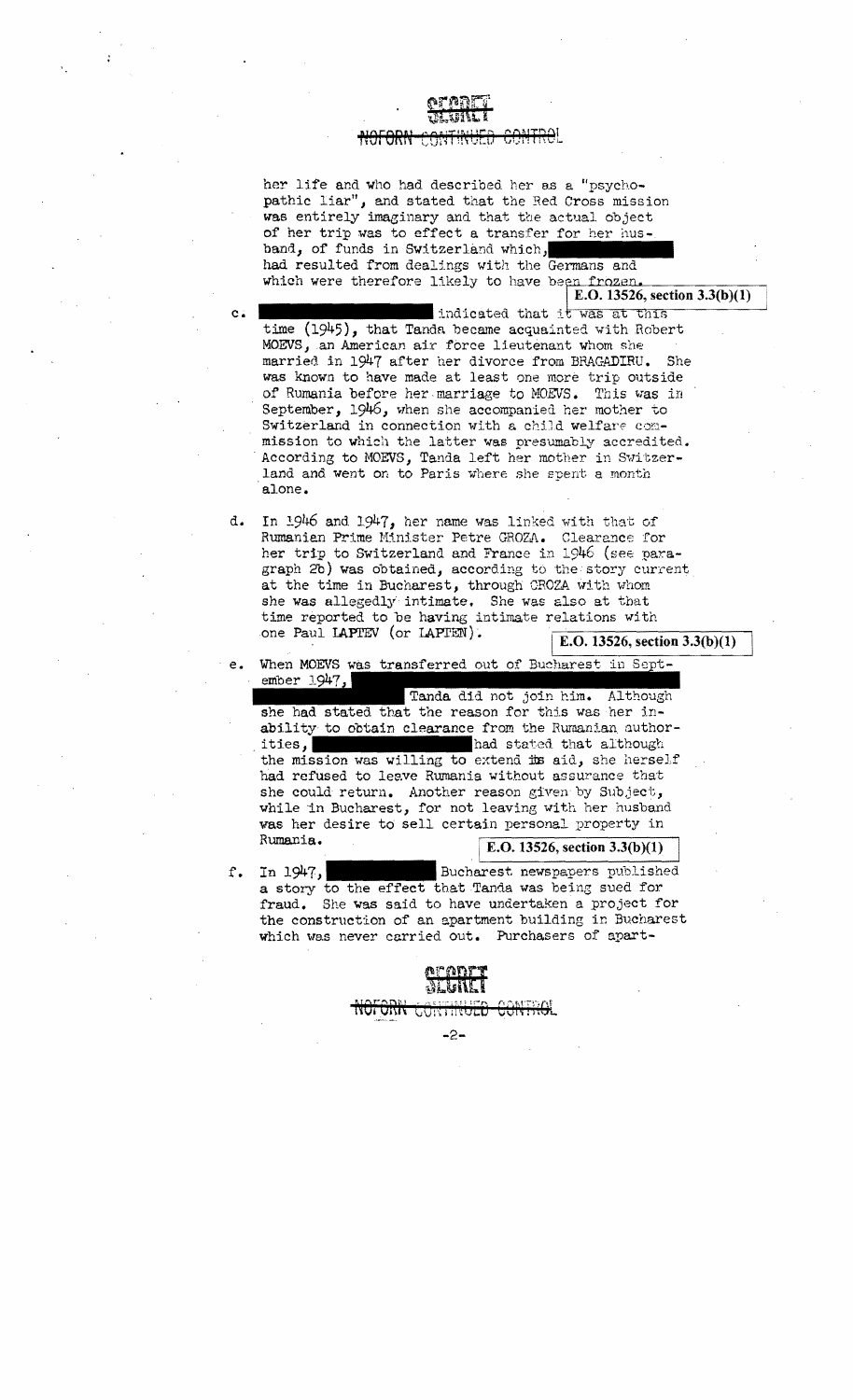

### 15011 GB

ments in the projected. building thereupon sued for the return of their money which had been turned over to her. The exact outcome of the suit is not known but it is believed that some settlement was reached.

- g. MOEVS went to Paris to study music. When a friend, encountering him in that city, asked when Tanda would join him he replied: "I don't know. She goes her way and I go mine." E.O. 13526, section  $3.\overline{3(b)(1)}$
- h. In November 1949,

vas picked up by United States officials in Vienna. She was traveling with Paul LAPTEV (see paragraph 2d) with whom she admitted, under questioning, having had adulterous relations while at the same time claiming he was her half-brother. She had arrived in Vienna posing as a, refugee and had already succeeded in obtaining an affidavit in lieu of passport from American authorities, when her name was mentioned by a confessed Rumanian agent then being interrogated by CIC. At first she denied everything but upon being confronted by the confessed agent, she admitted that she was on an intelligence assignment for the Rumanian Intelligence Service. Her mission, according to her own statement, was to contact her former Rumanian friends who had fled abroad, as Well as Americans who had formerly served with the American Military Mission in Bucharest. Eoth she and LAPIEV, she stated, had signed agreements to furnish information from abroad,

### E.O. 13526, section  $3.3(b)(1)$

i.

before going on the mission in question. A full report of her confession was made to the United States Military Attache in Paris by Major Robert E. VOLLENDORF of ODl, Vienna on 16 December 1949.

she was turned over to the French authorities in Austria, since her intelligence objective was to have taken her to Paris. While under detention by the French, she asked to see her husband who was still in Paris. He agreed to go to Austria to see her and apparently was willing to accept her story of having been forced into her compromising situation. He appears to have ignored completely the close relationship existing between his wife and

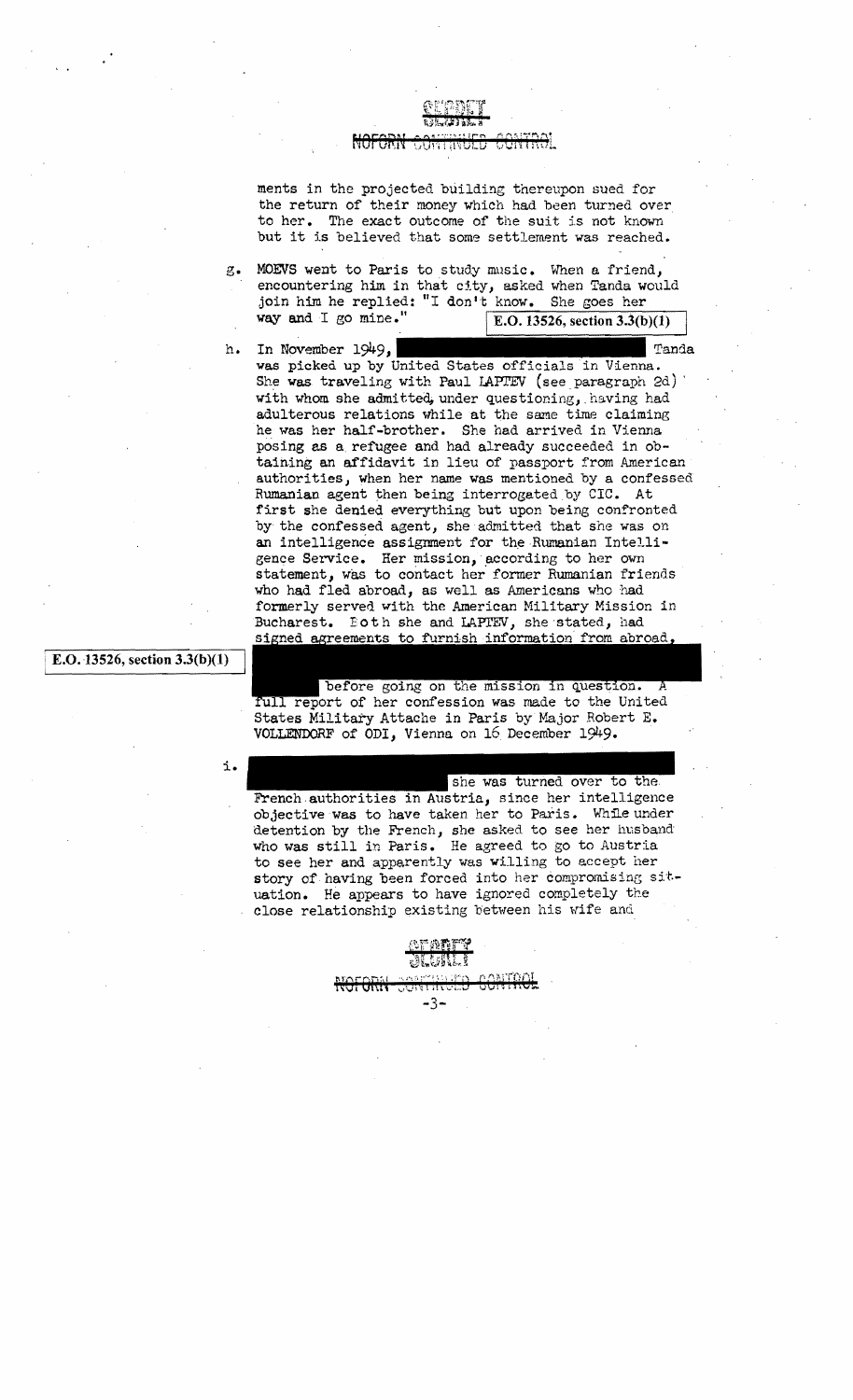### AANTOO

LAPTEV - a relationship which allegedly continued to exist following Tanda's release and her husband's departure for France.

j. A report from Paris, indicates that Tanda and LAPTEV applied for French visas in September 1949. These were not granted since she had been definitely forbidden to enter French territory as a result of her confessed activity. However, it was reported in October 1949 that she had left for Switzerland on 23 September 1949, and was expected to return to Vienna shortly afterward. E.O. 13526, section 3.3(b)(1)

k.

Tanda once again came to the attention of United States authorities in late March or early April of 1950 when her husband learned that she had been arrested by the Swiss. Although the exact nature of the charge against her was not known, it was believed that she had overstayed the legal limit of her visitor's visa. On 6 April 1950 she was released in custody of her husband who promised to take her out of the country. He reportedly told the Swiss authorities that he would take her into France illegally by automobile, relying on the heavy Easter week-end traffic to cover their entry. He claimed he could later arrange her French sojourn through friendly French officials. Nothing further has yet been learned as to the results of this venture.

- 1. However, MOEVS is reported to have told a friend whom he encountered in Europe shortly after the purported interview with the Swiss authorities (see paragraph 2k) that his wife has gone to Italy.
- m. According to a report dated 4 January 1952, Tanda, whose permanent address was given as 11 Faberstrasse, Salzburg, Austria, was said to have been receiving a check almost monthly from an unknown source in Switzerland. E.O. 13526, section  $3.3(b)(1)$
- In a report dated 9 June 1952, Tanda, n. was formerly a member of the Iron Guard in Rumania and also worked for the Rumanian Intelli-



**IYUL QIYIY GUISTINO** 

-4-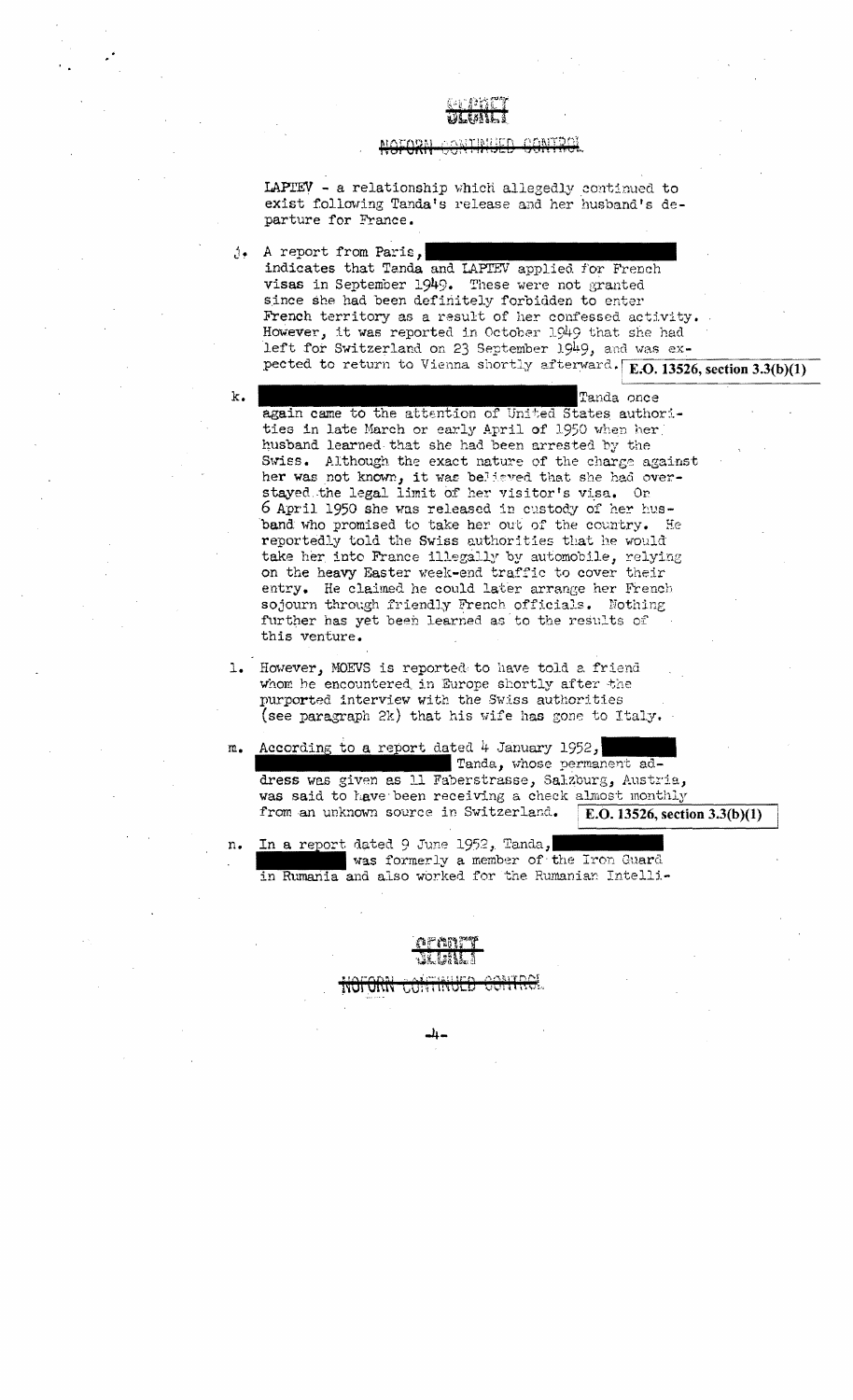· .

gence Service. At the time of the report she was referred to as a "dangerous Soviet agent".

o. According to a report dated 4 September 1952, , Salzburg, Austria, at Faberstrasse Tanda had resided since

 $11/3$ . She allegedly arrived in Austria from Rumania with her husband, an American citizen, and was not obliged to register with the local police. Her hus band (MOEVS), from whom she has since been divorced, at the time of the report was in the United States. Tanda currently (1952) lived inconspicuously, and made frequent trips to Innsbruck, Austria. She per mitted herself to be called "Princess CARADJA" and evidently derived her livelihood from the sale of valuable personal belongings. She had not come to the attention of the Austrian police for political, moral, or other reasons since arriving in Salzburg.

- p. According to a report received during the spring of 1953, Tanda was seriously ill with a tubercular condition, and was allowed to visit France for treatment.  $|E.0.13526$ , section 3.3(b)(1)
- q. According to a report dated 11 September 1953, Tanda, identified as a , was married to an em ployee of the French Consulate in Innsbruck, and was living with him outside Innsbruck. It was said that her husband, whose name was not given, had to "overcome a number of difficulties in order to make the marriage possible".



 $-5 -$